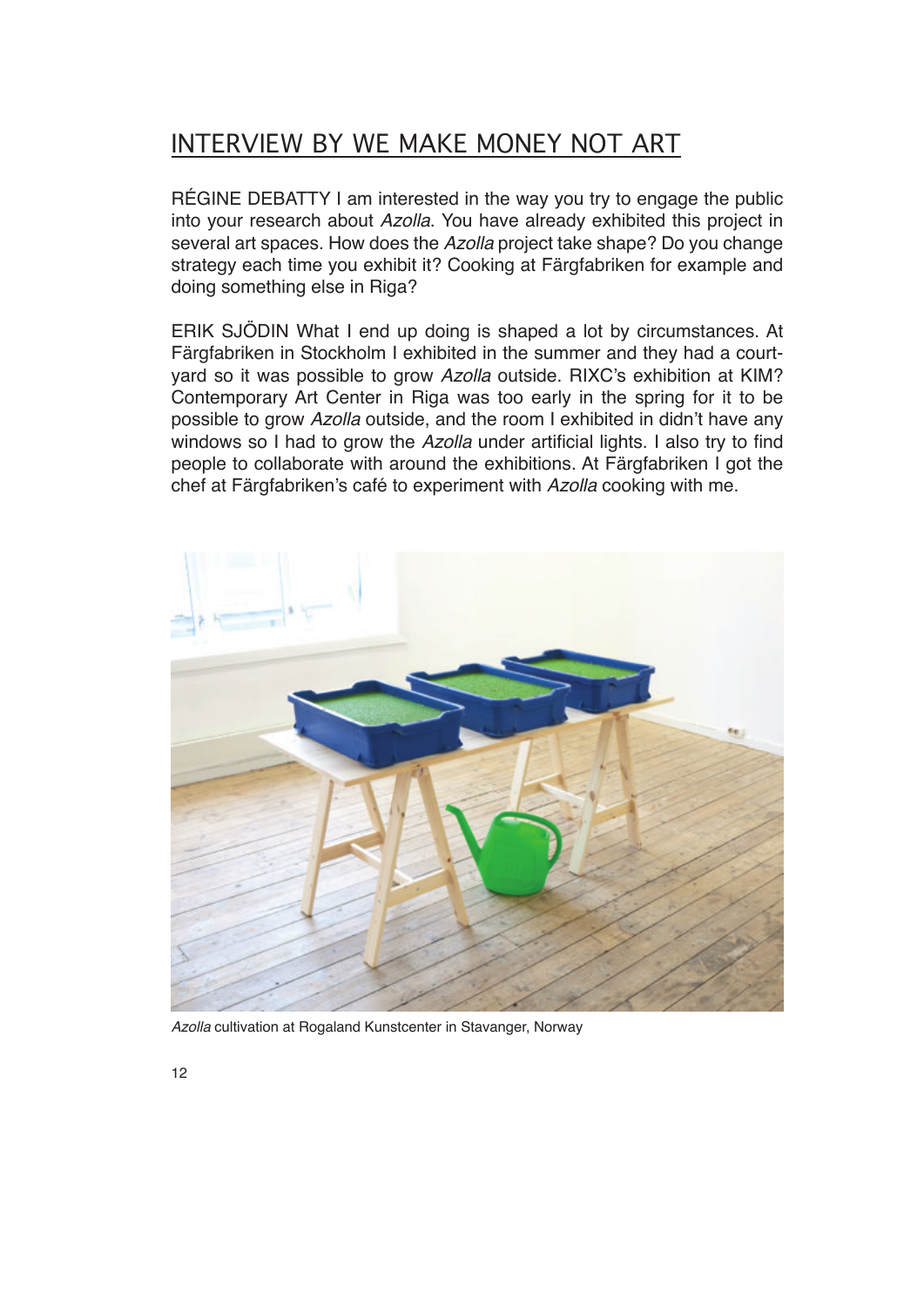I exhibit "The Azolla Cooking and Cultivation Project" as a work in progress because I think that an ongoing process can be more interesting and engaging than the conclusion. The project has always been more about the process than the result, but it is not that I don't care about the result. I am hoping to arrive at something, but the result is the outcome of the process and in that sense the process is everything. Finding new ways of working, or living if you want, is very much what the project is about for me.

RD You are going to exhibit "The Azolla Cooking and Cultivation Project" again in end of May / June at Rogaland Kunstsenter in Stavanger. What will the work look like in Stavanger? Will you be cooking, growing *Azolla*?

ES I will make an installation inside the gallery where I will grow *Azolla*. There will also be a reading corner where a draft of the *Azolla* cookbook and cultivation manual that I am working on will be available along with some literature that relates to the project. Two texts that I will include are *Tomorrow is Our Permanent Address* by John Todd from New Alchemy Institute and the sociologist and philosopher Bruno Latour's text An attempt at a "Com*positionist Manifesto"*. New Alchemy Institute was a research center that did pioneering research into agriculture, aquaculture and architecture in the 70's and 80's. In 1976 they experimented with Azolla as a mulch for lettuce. The results of these experiments were published in the 1977 issue of their journal, the same issue in which *Tomorrow is Our Permanent Address* was published. Already in the 70's New Alchemy Institute were doing and thinking about much of what is being talked about as novelties today. In Tomorrow is Our Permanent Address, John Todd talks about exploring a "new synthesis"; how "biological consciousness would fundamentally alter our sense of what human communities could be" and how "in the adaptive model of nature lie design ideas that will enable humans to create societies and cultures as beautiful and as significant as any that have thus far existed".

Bruno Latour takes interest in the so called nature / culture dichotomy and argues that it has become untenable. In *An attempt at a "Compositionist Manifesto"* (published in 2010) he talks about how "everything happens as if the human race were on the move again, expelled from one utopia, that of economics, and in search for another, that of ecology" and that perhaps it is time to "innovate as ever before, but with precaution" if we are to build a livable and breathable "home".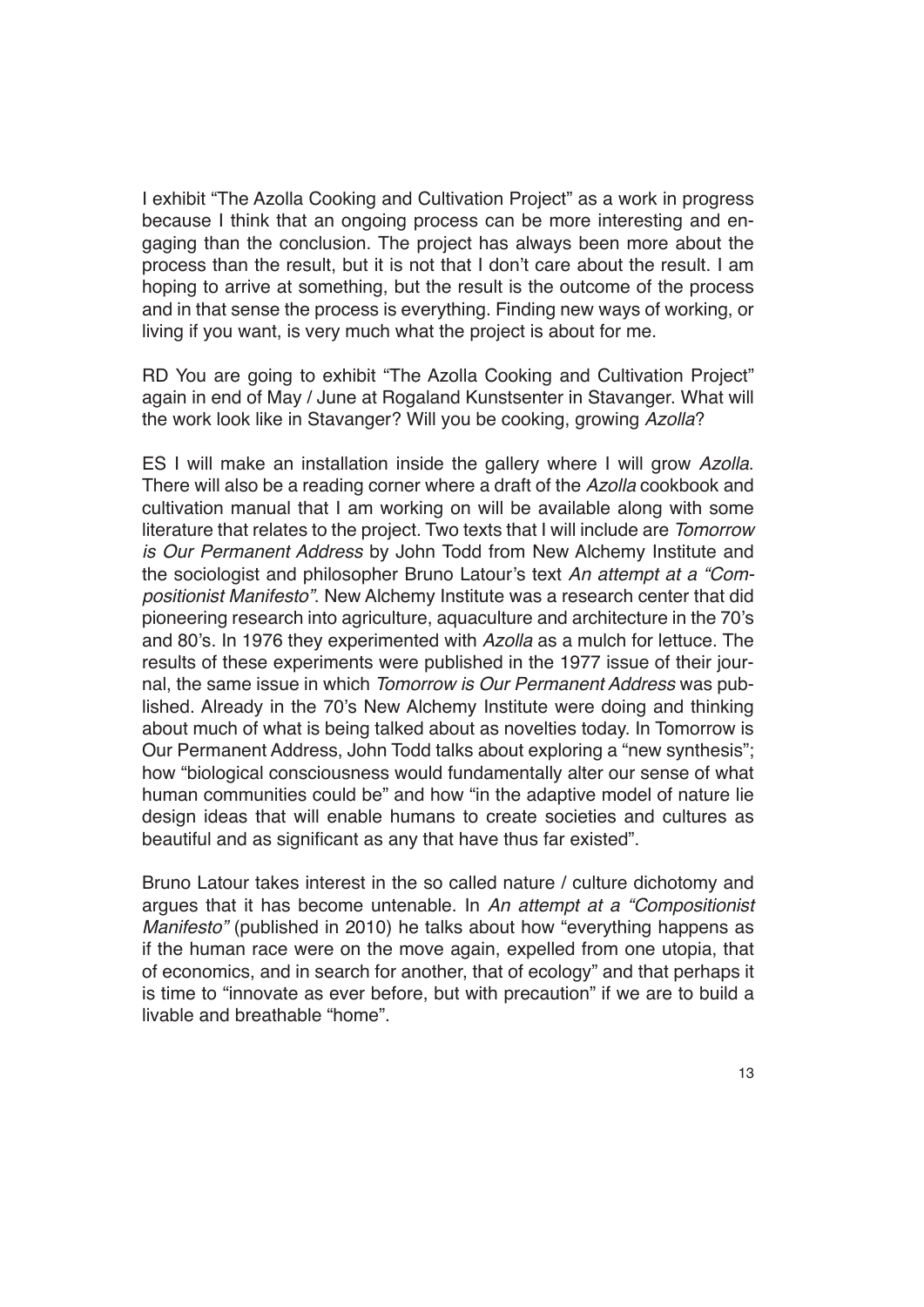This is what I know will happen in Stavanger. I am also trying to involve the Norwegian Gastronomic Institute in Stavanger in the project. I am hoping that we can make a larger outdoor *Azolla* cultivation somewhere and experiment with *Azolla* cooking together but nothing is set yet.

Throughout the summer I will also be working with Oloph Fritzén and Jenny Olofsson, farmers at Hästa gård, a 180 hectare urban farm in Stockholm. We will try to make some kind of *Azolla* installation on the farm and grow *Azolla* to use as mulch and as fodder for the farms animals.

In September I will exhibit "The Azolla Cooking and Cultivation Project" at the Halikonlahti Green Art Trilogy in Finland. For that exhibition I am collaborating with Tiia Paju, a gardener who will be growing *Azolla* in Salo during the summer. During the opening weekend of the exhibition I will be facilitating an *Azolla* kitchen where people can drop in and experiment with *Azolla* cooking.

RD *Azolla* has been used for biological fertilizer and as animal fodder. At some point in the booklet, you call it 'not super tasty' and you even add further on "To sum up you eat *Azolla* on your own risk. It might be healthy and it might not." That was quite a warning! So what is your aim with "The Azolla Cooking and Cultivation Project"? To convince people that it is a valuable food resource? Or rather to enter in a broader discussion about the future of food and food production for example?

ES I am trying to find out if there is any real potential in Azolla as a food for humans but I haven't reached any conclusions yet and I want that to be clear. As far as I know no studies have been carried out on the effects on humans of *Azolla* consumption so no one really knows weather it is healthy or not. But I will rewrite that sentence before the booklet is published. I don't want to overemphasize the risks either. Apart from potentially being a new foodstuff *Azolla* has many applications, as fertilizer, animal fodder and for biofuels for example. I want to disseminate this information so that people can find appropriate uses for Azolla but I don't want to "sell" Azolla or give any illusions that it is a panacea.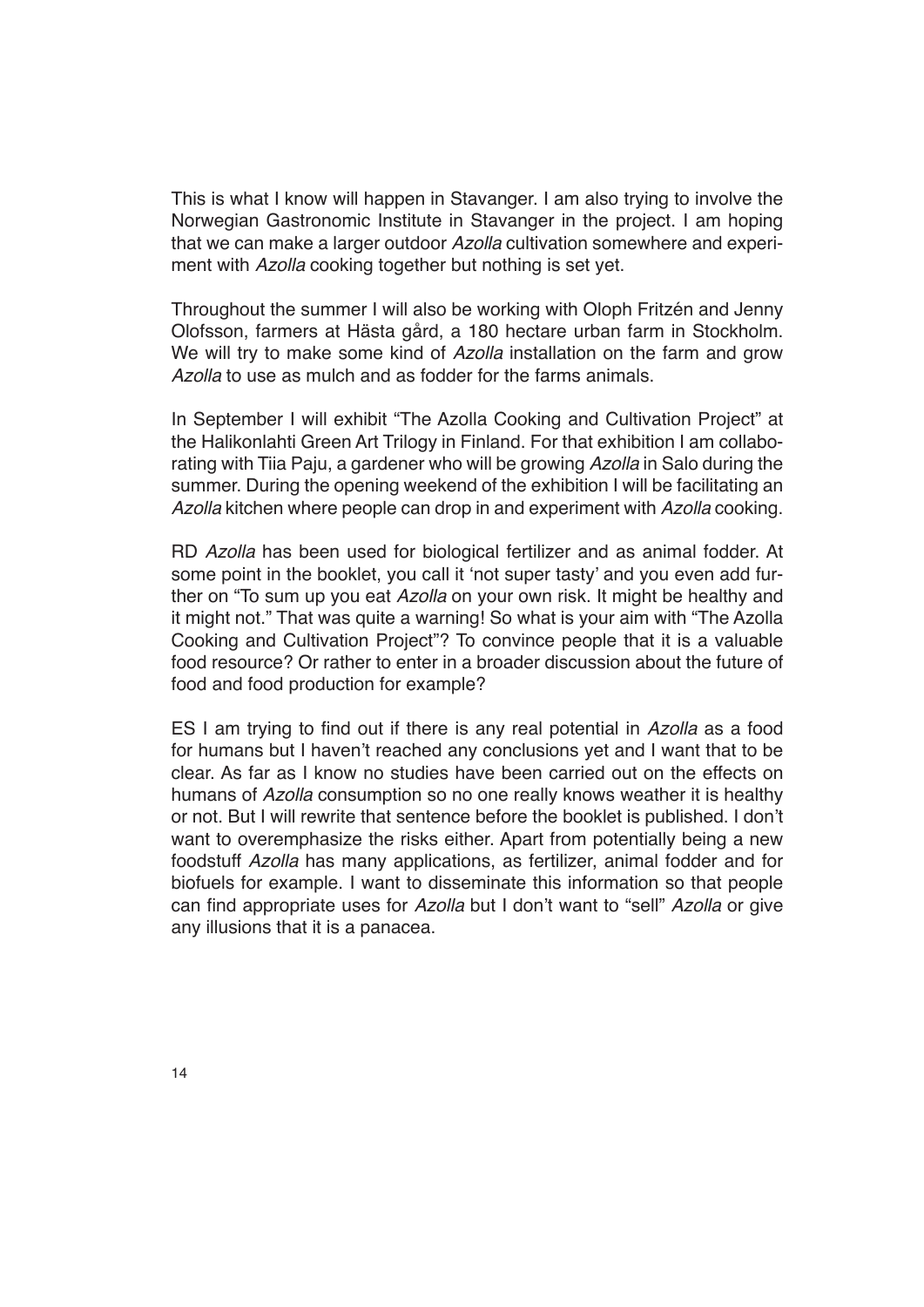I am interested in how we produce our food today and could be producing it in the future and I try to get some insight into this by looking at how *Azolla* can be used in agriculture. When I started to work with "The Azolla Cooking and Cultivation Project" I knew very little about agriculture. Now I know enough to be convinced that the industrial agriculture we have to day is a dead end and that we ought to move towards an agriculture based on a diversity of species working together in stead of ever larger monocultures dependent on fossil fuel driven machines, synthetic fertilizers and pesticides. The way I see it this is not a matter of going back to a pre-modern agriculture but of putting together both old and new knowledge of how the world functions and creating something that we have never had before.

*Azolla* has been used as an organic fertilizer in rice paddies for thousands of years in parts of China, but it is not until recently that this practice has started to spread to other parts of the world.



The author harvesting *Azolla* at Färgfabriken in Stockholm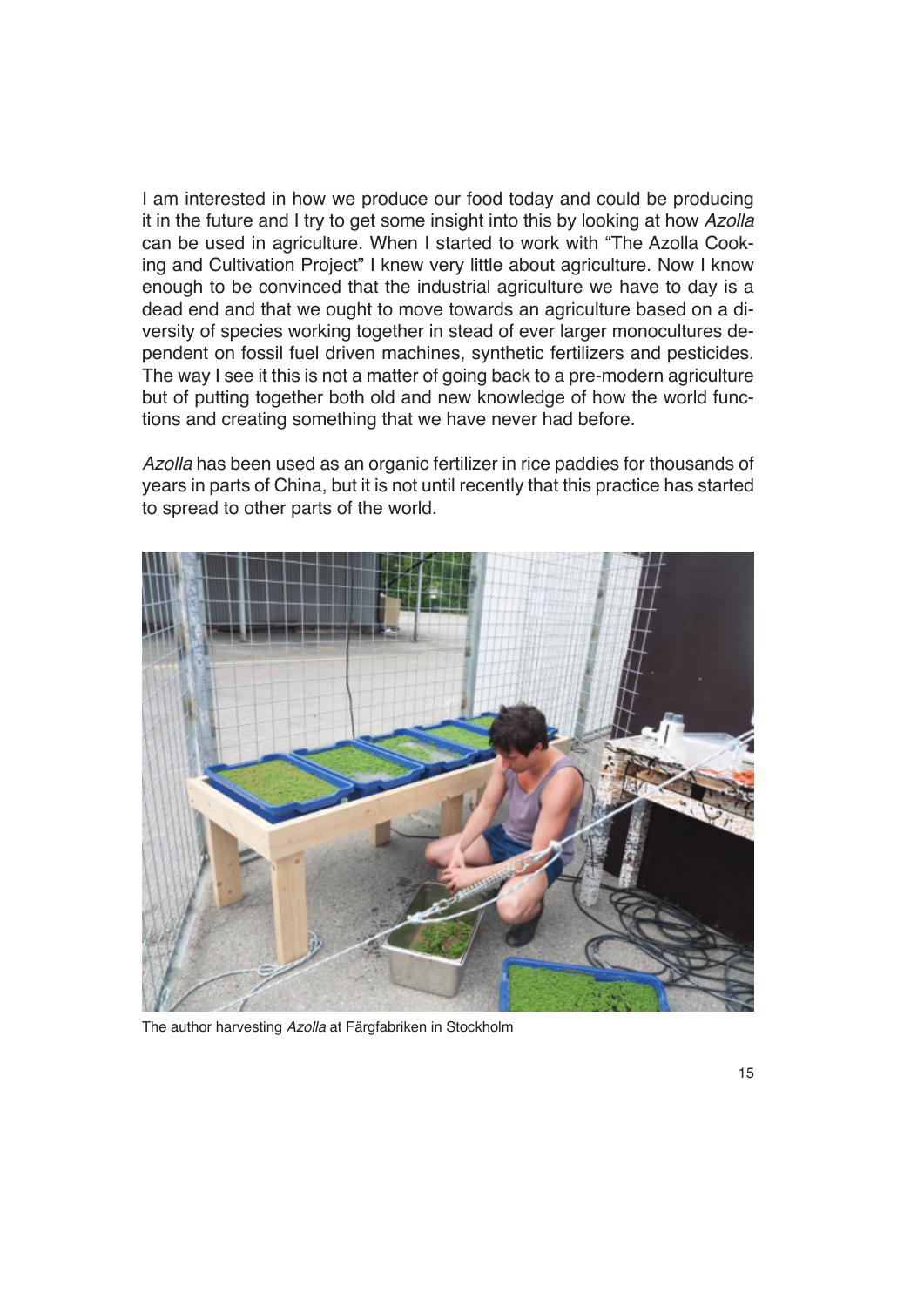

*Azolla* soup and *Azolla* balls with rice noodles at Färgfabriken in Stockholm

Experiments with *Azolla* in rice cultivation has for example just started in Italy where rice producers have problems with pollution and depleting soils. Using *Azolla* as an organic fertilizer in rice paddies is great, but when it becomes really interesting is when even more species are introduced in the paddy. A farmer in Japan, where *Azolla* commonly is regarded as a rice paddy weed, has recently shown that if rice is co-cultured with *Azolla*, fish and ducks in the same paddy you can get greater rice yields than with conventional rice farming while at the same time getting fish, duck meat and eggs. I think that systems like these are really promising and that what we need to do is to develop an agriculture with both a a great diversity of systems and great diversity within the systems themselves.

RD How does the public react to your project?

ES Most people I have met are really curious and enthusiastic about the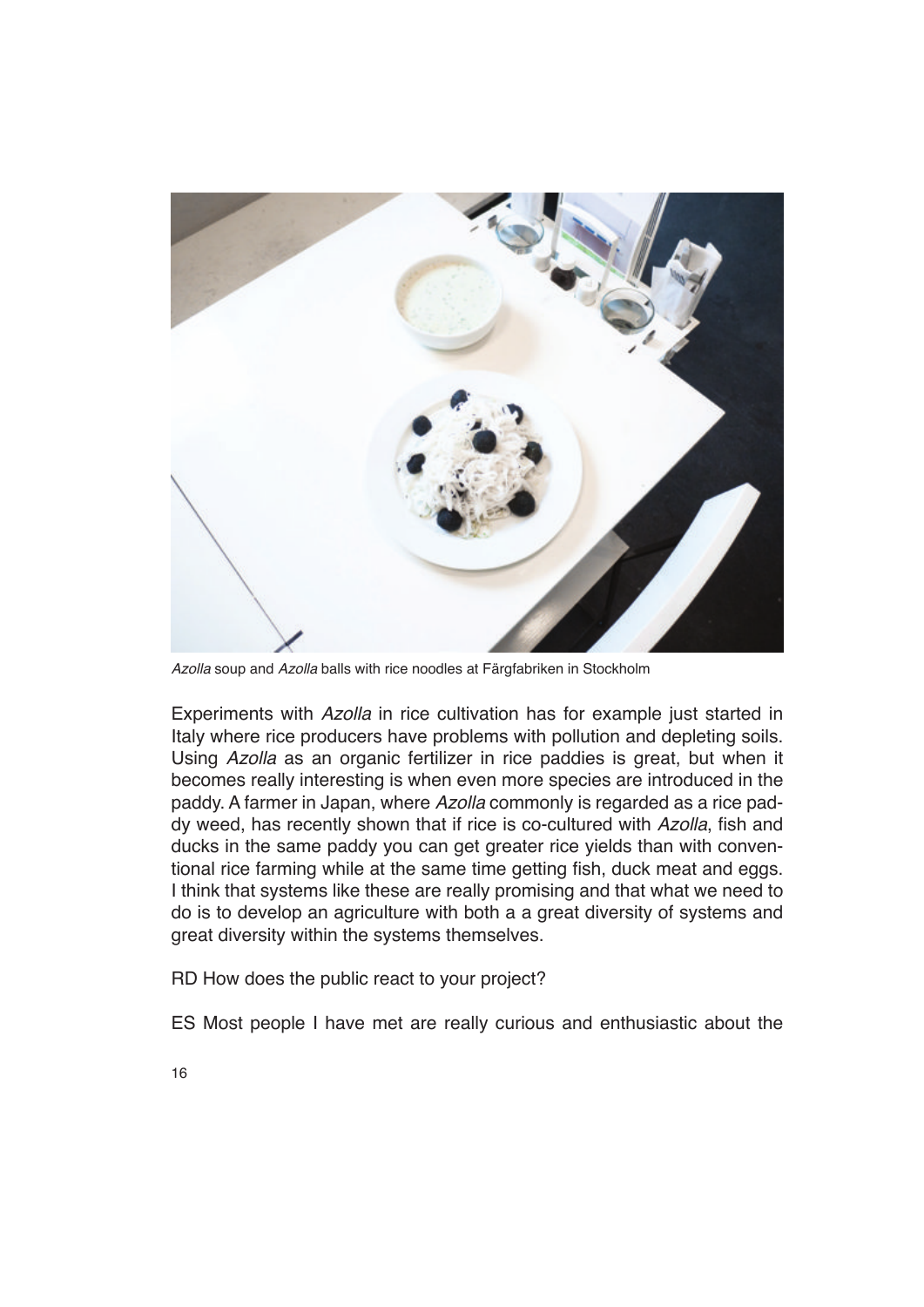project. It is fun to look at, touch and eat a plant you haven't heard of before. Especially one as odd as *Azolla*, a floating fern that lives in symbiosis with a cyanobacteria and grows like crazy. I also think that a lot of people are inspired by the project because it is an amateur pursuit and because it is an attempt to look at how we can improve things. The only negative reaction I have received was when I presented the project at a permaculture course. I mentioned that scientific studies have shown that cow's milk productions can be increased and that chickens gain weight if they are given *Azolla* as a supplemental fodder. This prompted some strong negative reactions from a participant who associated this with pushing animals too far and treating them as biological production units rather than conscious beings. There was also a discussion around the appropriateness of introducing *Azolla* in agriculture in Sweden where it isn't an indigenous species. If Azolla would be introduced in the wrong environment it could become a problem. There are already examples of this having happened in Iran for example. However, I have found a Swedish garden enthusiast who has been growing *Azolla* in a pond in Stockholm for the past ten years without it ever surviving the winter so I don't think we need to worry about it spreading uncontrollably at these latitudes. These are relevant concerns though.

I am interested in our notions of what is "natural", how these notions are connected to language and aesthetics and how they are tied to how we relate to the past, the present and the future. I think we need to look beyond appearances at how things actually function and consider both new and old practices.

RD The nickname of *Azolla* is "super plant". How come I read all those health magazines full of "super food" articles and I have never heard about *Azolla*? Could it become the new Tofu one day?

ES I don't know why the health food industry hasn't picked up on Azolla yet. My quess is that they just haven't heard of it, though it seems strange. I don't think it would be difficult to market Azolla as a health supplement, like spirulina, and make a profit from it. I have been contacted by people who have been interested in growing *Azolla* as health food and I have been asked if I have intentions of doing this myself, which I don't.

Tofu and in particular Quorn are interesting foodstuffs. Many people don't know what they are made of or how they are made but they still eat them.